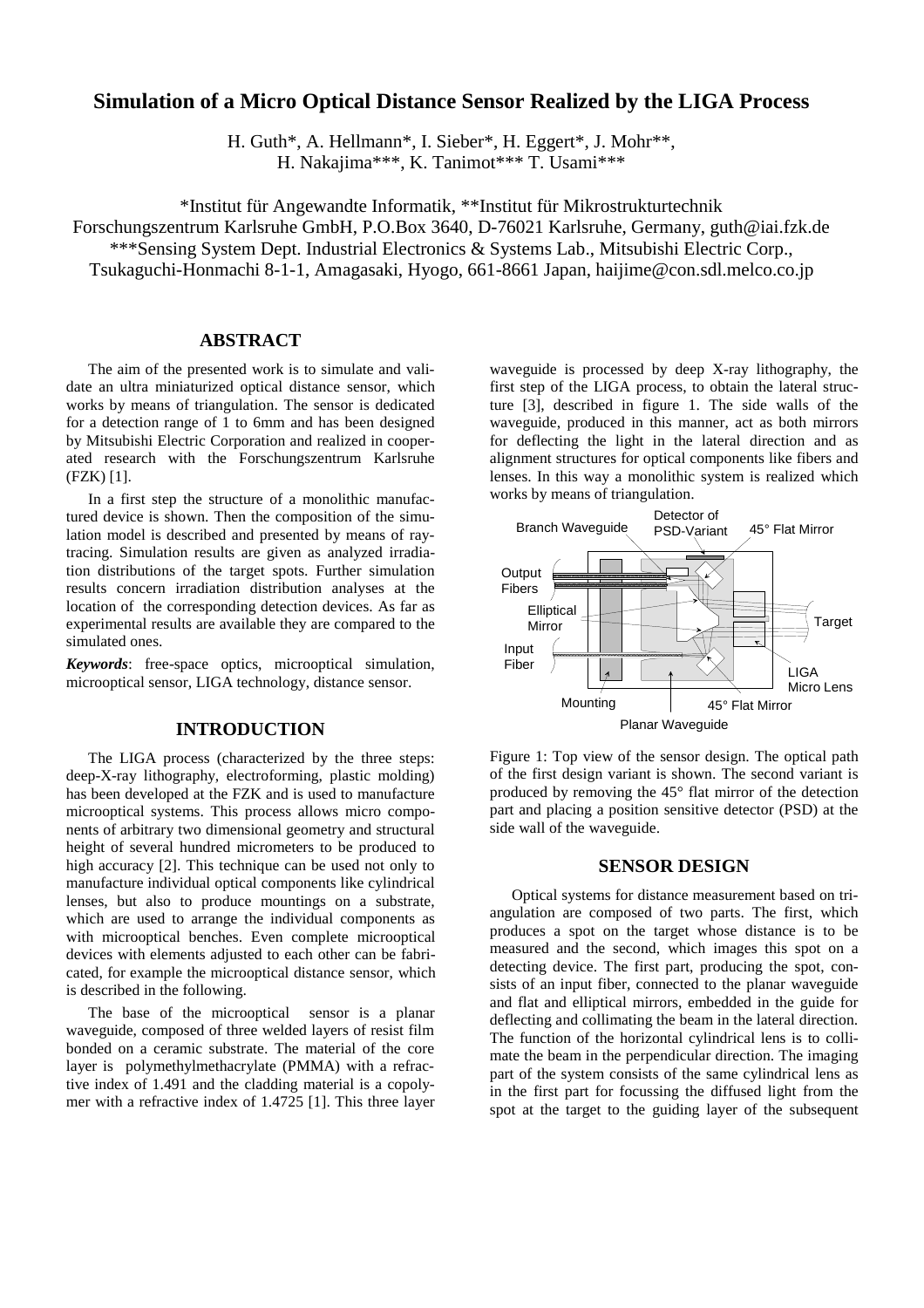planar waveguide. The elliptical and flat mirrors, embedded in the guide, focus and deflect the light on the detection device as shown in figure 1.

There exist two different design variants of the detection device. One of them is using two output fibers whereas the intensity ratio of them is a direct measure of the distance. The incoupling of the beam into the output fibers is done by a special beamsplitter using a sharp edge as dividing point. This variant has the advantage not to have electrical components locally at the sensor. The other variant has no flat mirror and directly focuses the beam from the elliptical mirror onto a position sensitive detector (PSD) assembled at the side wall of the planar waveguide. In this case the center of gravity of the irradiance distribution is the measure for the corresponding distance.

The parameters of the elliptical mirror of the probe part are chosen such that one focus point of the ellipse is at the interface position of the incoupling fiber and the other focus point is at the mean position of the measurement range of the distance sensor. The elliptical mirror of the detection part is designed in this way that the irradiated target spot at this mean position is imaged at the dividing point of the beamsplitter or at a special point of the PSD, respectively. Further design variants of the elliptical mirrors are provided for other measurement ranges.

There also exist different design variants of the cylindrical lens which focuses the rays in the perpendicular direction.

# **SENSOR SIMULATION MODEL**

As the optical design software package SOLSTIS<sup>TM\*</sup> is used to simulate the optical property of the distance sensor, the conventions concerning this software system are taken into account.

 The system is modeled neglecting the flat mirrors because they do not effect the imaging. A graded index fiber of 50µm core and a numerical aperture of 0.2 is defined as light source.

The planar three layer waveguide is built using the non-sequential propagation component MULTIGUIDE which allows rectangular multi-layer structures by stacking surfaces and giving a refractive index for each layer. The special lateral structure of the waveguide is taken into account by composing consecutive multiguide components each with a core layer of 50µm and refractive index of 1.491 (refractive index of cladding layers: 1.4725). Special care is to be taken to choose the lateral dimensions so that no reflection at side walls is possible.

The elliptical mirrors, embedded in the waveguide, are realized as surfaces between consecutive waveguide elements. The perpendicular (with respect to the planar waveguide) side walls forming the mirrors are obtained by applying a cylinder function to the surface. Two spherical

1

surfaces, each with a cylinder function and individual refractive index yield the cylindrical lens at the end of the probe part waveguide and in front of the detection part waveguide, respectively.



Figure 2: Three dimensional representation of the simulation model. An inclined ray from the input fiber through the probe part of the device (left half) to the produced spot at the diffusely reflecting target surface is shown. As a representative a ray of this spot is propagated through the detection part (right half) and the branch waveguide into the upper output fiber. In the PSD case a screen is installed at that position instead of the branch waveguide.

The branch waveguide, acting as beamsplitter for coupling the rays into the output fibers is modeled using the non-sequential propagation component PRISM. This component allows to create a complex three dimensional structure by defining a number of flat surfaces with individual characteristics, which form the boundary of the structure. The step index output fibers, each with a core diameter of 110µm, are simulated by the photometry element RECEIVER, which considers the numerical aperture of the output fibers. In the PSD case instead of the branch guide a simple image is used, which shows the irradiation distribution at positions according to the measurement distances. The diffusely reflecting target, the distance of which is to be measured, is represented by a reflecting surface with the DIFFUSION function, which allows to take into account arbitrary combinations of Lambertian and Gaussian scattering.

Figure 2 represents a three dimensional ray-tracing plot, which schematically shows both, the optical components and the propagation of a slightly inclined beam through the device.

#### **SIMULATION CALCULATIONS**

The photometric simulation of the system is carried out step by step, using the SOLSTIS<sup>TM</sup> system for calculating

<sup>\*</sup> OPTIS, BP275, France-83078 Toulon cedex 9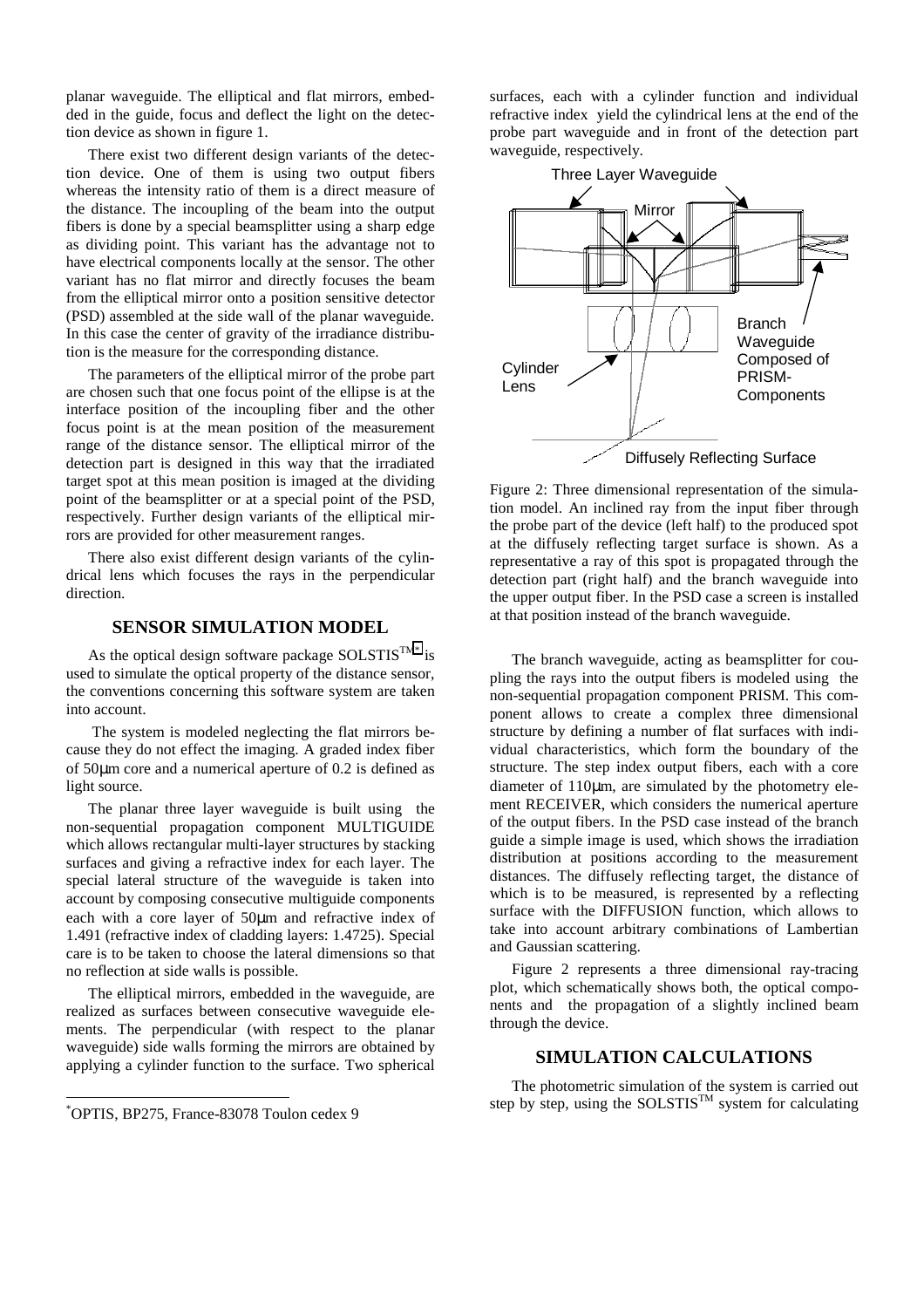irradiance distributions. These calculations provide two dimensional intensity maps. Corresponding experimental maps of a prototype device are recorded using a CCD camera. All maps are analyzed by the momentum calculation procedure proposed by ISO [4]. In a first step the probe beam, producing the spot at the "distant" target, is investigated. Then the detection part of the sensor is simulated.

#### **Target Spot**

The probe beam is quantified and the irradiation distribution of the spot at the target position is calculated using 10,000,000 rays, which are propagated from the input fiber through the planar waveguide of the probe part. Comparing the simulated and the experimentally recorded spots it can be seen, that the shapes are different at different target distances but the shapes of the simulated and corresponding measured distributions are very similar. However comparing the parameters of the calculated and corresponding measured spots the simulated distributions show smaller beam width than the measured ones, as represented in figure 3.



Figure 3: Lateral beam width at the target position depending on the target distance. The parameters of the experimentally recorded target maps are calculated using different background correction methods and produce values represented by the gray area. The simulation of the ideal system resulted in lateral width represented by the dashed line. Applying Gaussian scattering to some surfaces, the width values change to those represented by the solid line.

This fact leads to the assumption that diffusion has to be assigned to the reflecting and output surfaces of the LIGA-produced waveguide walls. Investigations showed that applying a Gaussian diffusion at a rate of 100% with a total angle of scattering distribution of 1.2° yields best results. In the following all further side walls of the planar waveguide which refract or reflect the rays are treated by this diffusion function for better approaching the reality.

# **Fiber Output**

The second half of the distance sensor is the detection part, whereas two design variants exist. The first one has a branch waveguide with two output fibers which collect the distance dependent intensity distributions as shown in figure 4.



Figure 4: Ray-trace representation of the detection part of figure 2 (rotated clockwise by 90°). The drawn rays come from positions of three consecutively target distances. As one can see, the rays coming from the 3.5mm distant target position are focused at the dividing point position of the branch waveguide, whereas the other are collected only in the left or the right branch, respectively.



Figure 5: Graph of the fluxes of the two output fibers. The deduced position output ([fiber1-fiber2]/[fiber1+fiber2]) is also shown. The solid lines represent simulated results whereas the dashed line is calculated from the corresponding experiment.

The ray-tracing plot of figure 4 also reveals the reason for the diminished flux calculated in the branch of output fiber1 for very small target distances, as shown in figure 5. It can be seen, that even at the distance of 1.5mm some rays miss the lower part of the elliptical mirror and therefor cannot be reflected to the detector. If the distance is reduced further, this effect is increased.